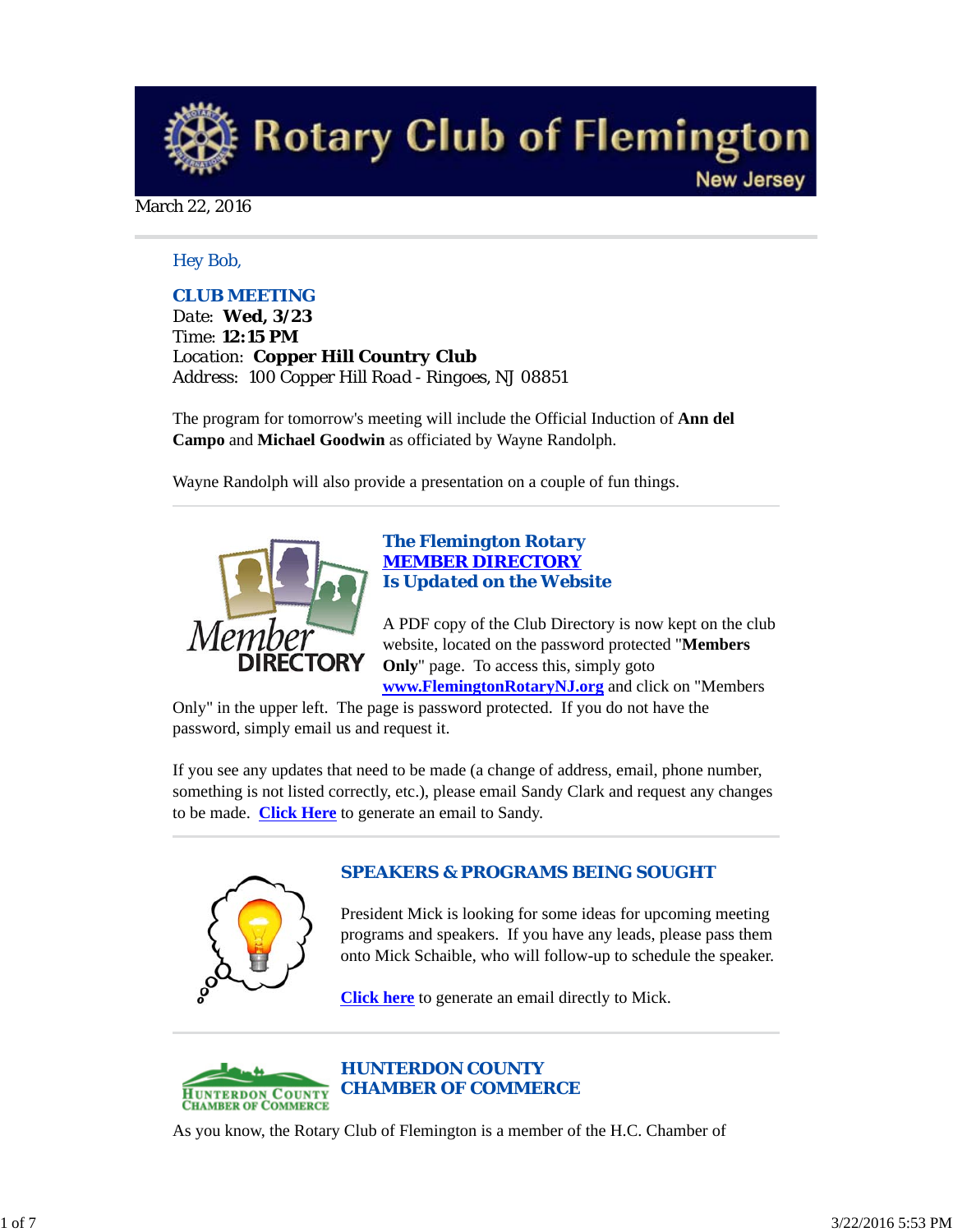Commerce. This enables all Rotarians the ability to attend a Chamber function as a "member". If someone asks you what your business is, you would explain that you are a member representing the Rotary Club of Flemington. **Click Here** to visit the Chamber website for a listing of upcoming events.



# *Jersey Talk Radio - Internet Radio "THE ROTARY HOUR"* **Tuesdays** from **5pm to 6pm**

PDG Megan Jones-Holt is the host of "The Rotary Hour" on the "Jersey Talk Radio" internet radio station. She is always looking for guests to have on the show. If you are intersted, please get in touch with Megan at (908)894-4590 or **mjonesholt@gmail.com**.

**Click Here** to listen to the Internet Radio station from your PC, smart phone, mobile device, etc.



### *FLEMINGTON BUSINESS IMPROVEMENT DISTRICT* www.downtownflemington.com

If you would like to learn more about events and activities going on around Flemington, please **CLICK HERE** to visit the Flemington Business Improvement District (BID) website.

# *ROTARY DISTRICT 7510 NEWS*

**Click Here** to read the current news from our Rotary District 7510.

# *SPEAKERS & PROGRAMS BEING SOUGHT*

We are always seeking new or creative ideas for upcoming meeting programs and speakers. If you have any leads, please pass them onto Mick Schaible. **Click here** to generate an email directly to Mick.

# *UPCOMING DATES TO NOTE*

**Summary of Upcoming Club Meeting Programs**: Wed, 3/23: Official Induction of **Ann del Campo** & **Michael Goodwin** as officiated by Wayne Randolph. Wed, 3/30: Michael Goodwin - Program on Scouting

Wed, 4/06: TBA Wed, 4/13: Michael Goodwin & Ann del Campo will each give a 15-minute Classification Talk Wed,  $4/20$ : Hunterdon County Freeholders to Speak to Flemington Rotary Wed, 4/27: Adam Boynton - Presentation on the Salvation Army

**Next RCOF Board Meeting**: Tues, TBA at 6:00 PM. (Meetings held bi-monthly).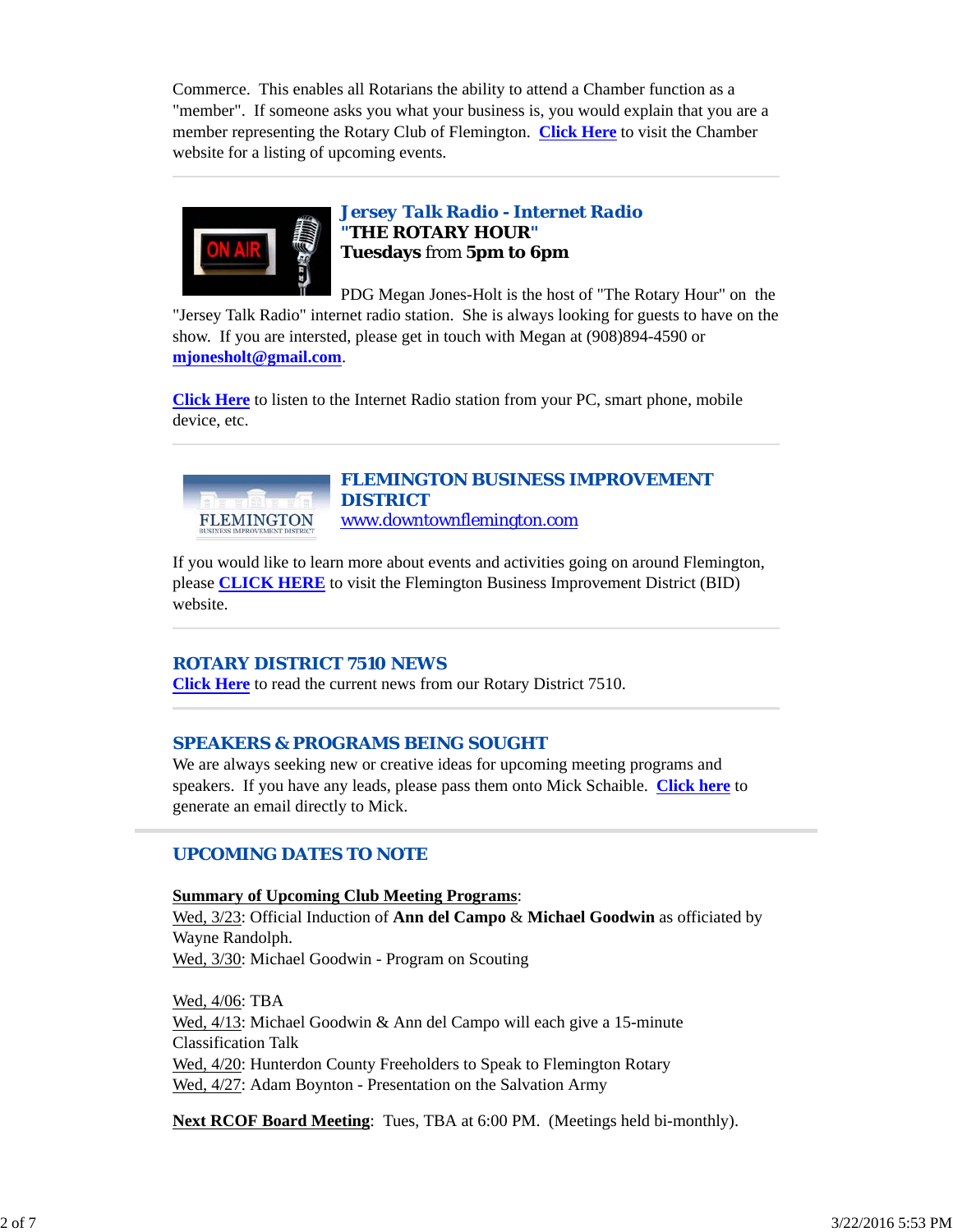**Next Membership Meeting**: Wed, 4/13/2016 at 1:30 PM (Usually the 2<sup>nd</sup> Wed).

#### **Upcoming RCOF Club Events, Fundraisers, Fellowship Events, Etc**.:

Sun, 6/12: **8th Annual Bark in the Park - Dog Walk**

#### **Rotary District 7510 Events & Functions:**

Wed, 4/27: District Assembly at 2:30pm - Bridgewater Marriott Hotel May 13-15: **District Conference** at the Inn at Pocono Manor

### *COMMITTEE LIST:*

**Click Here** to download the listing of all current Club Committee's and its members.

#### *"MEMBERS ONLY" WEBSITE:*

#### **Click Here for the Members Only section of the website to find:**

- 1) The "Membership Proposal Form" to propose a new member.
- 2) New Member Information.
- 3) An Online Copy of the Club Membership Directory.
- 4) A Link to All Photos Albums of the Club.

#### *ROTARY WEBSITE LINKS:*

Rotary International: **www.Rotary.org** Rotary District 7510: **www.RotaryNJ.org**

#### *NEARBY ROTARY CLUB MEETINGS:*

As A Rotarian, you are Welcome to attend a Rotary Club meeting anywhere in the world. Click here for the Rotary Club Locator App. Or see below for some local meetings:

#### Mondays

**Lambertville/New Hope** (6:30 pm) - Lambertville Station Restaurant; 11 Bridge Street, Lambertville NJ 08530 **Piscataway** (12:15 pm) - Radisson Hotel; 21 Kingsbridge Road, Piscataway, NJ 08854

#### Tuesdays

**Whitehouse** (12:15 pm) - Max's 22; 456 Route 22 West, Whitehouse Station, NJ 08889 **Princeton** (12:15 pm) - The Nassau Club; 6 Mercer Street, Princeton, NJ 08540 **Bridgewater-Bound Brook** (12:15 pm) - Arbor Glenn; 100 Monroe St, Bridgewater 08807

#### Wednesdays

**Branchburg Township** (7:30 am): Stoney Brook Grille; 1285 Route 28, North Branch, NJ 08876

**Flemington** (12:15pm): Copper Hill Country Club; 100 Copper Hill Road, Ringoes, NJ 08851

**Hillsborough Township** (6:15 pm): Pheasant's Landing; 311 Amwell Road (Rt. 514), Hillsborough, NJ 08844

### **Thursdays Clinton Sunrise** (7:30 am): Clinton Fire Department; New Street, Clinton, NJ 08809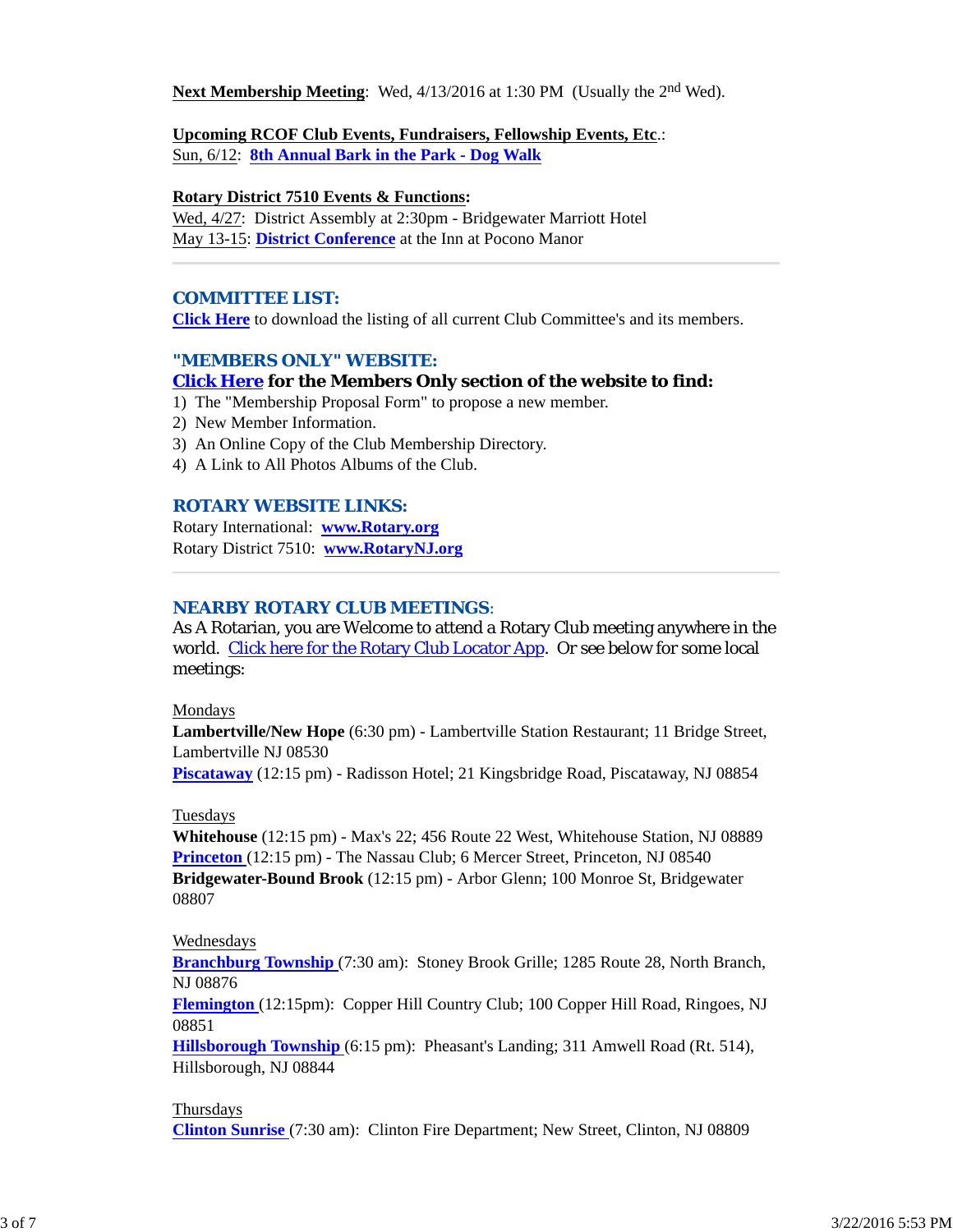**Somerville/Bridgewater** (12:15 pm): Bridgewater Manor; 1251 US Highway 202/206, Bridgewater, NJ 08807 **Trenton** (12:15 pm): Freddie's Tavern; 12 Railroad Avenue, West Trenton, NJ 08628

### Fridays

**North Hunterdon** (12:15 pm): Beaver Brook County Club; 25 County Club Drive, Annandale, NJ 08801

**Princeton Corridor** (12:15pm): Hyatt Regency; 102 Carnegie Center, Rt. 1 North, Princeton, NJ 08540

eClub **Rotary eClub of Hunterdon Horizon**: View website for meetings or online makeups.

RI President's Call for Action in **2015-2016**: **"Be A Gift To The World" Rotary Club of Flemington - Our 92nd Year** Founded October 3, 1923 \* Charter #1529 \* District 7510

| Club President                           | <b>Mick Schaible</b>                         |
|------------------------------------------|----------------------------------------------|
| President-Elect                          | <b>D.J.</b> Wright                           |
| Secretary                                | <b>Chris Steffner</b>                        |
| Treasurer, General                       | <b>Bob Newland</b>                           |
| Treasurer, Lunch                         | <b>Lynn Hyman</b> (immediate Past-President) |
| <b>Board Member</b>                      | <b>Chris Kamnitsis</b>                       |
| <b>Board Member</b>                      | <b>Joe Ziegler</b>                           |
| Sergeant-at-Arms                         | <b>Jim Davidson</b>                          |
| R.I. President                           | K.R. "Ravi" Ravindran (Sri Lanka)            |
| District Governor (DG)                   | <b>Hal Daume</b> (Berkeley Heights, NJ)      |
| District Governor Elect (DGE)            | <b>Charles Minton</b> (Union, NJ)            |
| District Governor Nomimee (DGN)          | <b>Bob Zeglarski</b> (Roselle-Rosselle Park) |
| <b>Assistant District Governor (ADG)</b> | <b>Albert Varga</b> (Lambertville-New Hope)  |
|                                          |                                              |

Club Meetings: **Wednesday, 12:15 pm, Copper Hill Country Club** 100 Copper Hill Road, Ringoes 08551





Be a gift to the world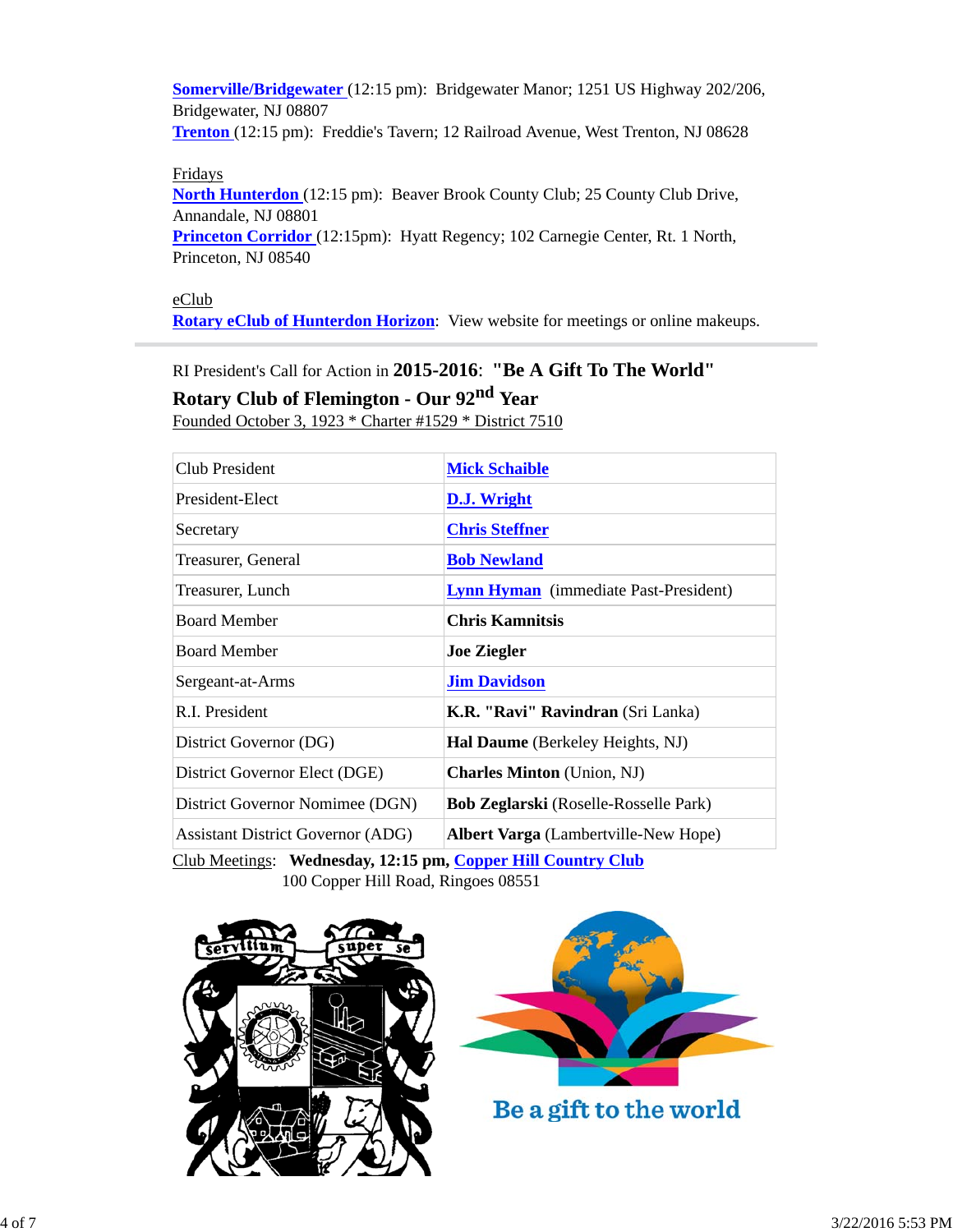

**MISSION STATEMENT:** The mission of Rotary International is to assist and guide Rotarians and Rotary clubs to accomplish the Object of Rotary to ensure Rotary's continuing relevance and to help build a better world, emphasizing service activities by individuals and groups that enhance the quality of life and human dignity, encouraging high ethical standards, and creating greater understanding among all people to advance the search for peace in the world.

**THE OBJECT OF ROTARY:** The object of Rotary is to encourage and foster the ideal of service as a basis of worthy enterprise and, in particular, to encourage and foster:

**1st**: The development of acquaintance as an opportunity for service;

**2nd**: High ethical standards in business and professions, the recognition of the worthiness of all useful occupations, and the dignifying of each Rotarian's occupation as an opportunity to serve society;

**3rd**: The application of the ideal of service in each Rotarian's personal, business and community life;

**4th**: The advancement of international understanding, goodwill, and peace through a world fellowship of business and professional persons united in the ideal of service.

#### **THE 4-WAY TEST:** "Of the things we think, say or do:

- **1st**: Is it the Truth?
- 2<sup>nd</sup>: Is it Fair to all concerned?
- **3rd**: Will it build goodwill and better friendships?
- **4th**: Will it be beneficial to all concerned?"

#### *ROTARY's AVENUE'S OF SERVICE*:

**1)** Through **Club Service**, we have fun, build lasting friendships, and make sure that our club runs well.

**2)** Through **Vocational Service**, we volunteer our professional skills to serve others and promote integrity in everything we do.

**3)** Through **Community Service**, we address local needs and work with our community to bring lasting improvements.

**4)** Through **International Service**, we meet humanitarian needs around the globe and promote world understanding and peace.

**5)** Through **Youth Service**, we work with young people to help them become the next generation of leaders, visionaries, and peacemakers.

# **2015-2016 CLUB MEMBER ROSTER**

**Rotary Club of Flemington, NJ**

Current Number of Members: 43

| <b>Rotarian</b> | <b>Member Since</b> | <b>Classification</b> |
|-----------------|---------------------|-----------------------|
| Black, Bruce B. | 2007                | Health and Fitness    |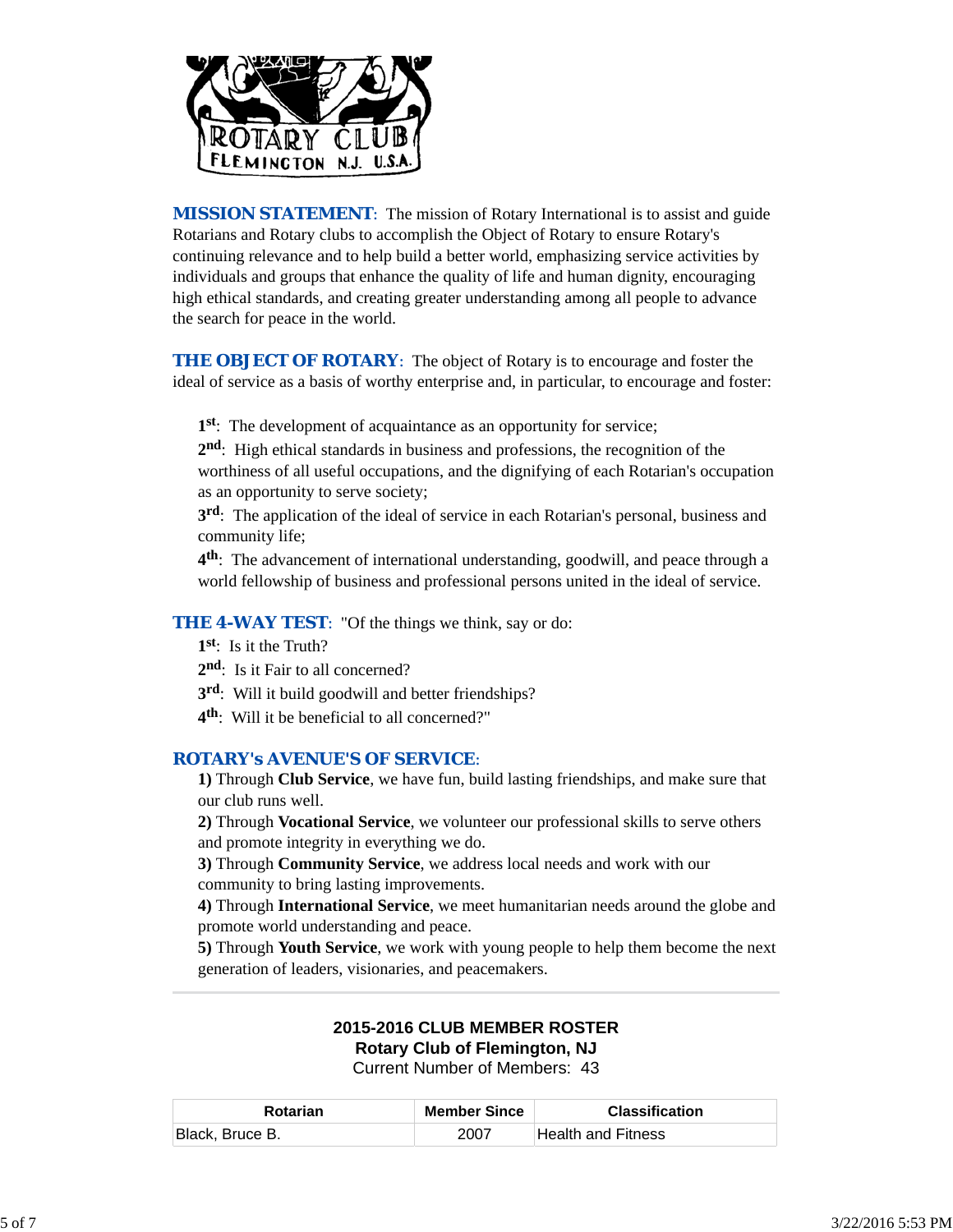| Bohler, Herbert C. (Herb)         | 1977 | <b>Specialty Advertising</b>             |
|-----------------------------------|------|------------------------------------------|
| <b>Campbell, Jennifer</b>         | 2015 | <b>General Practice</b>                  |
| Chittenden, Robert L. (Bob)       | 2003 | M.E.F.P. Consulting Engineering          |
| Clark, Arthur L. (Sandy)          | 1987 | Printing                                 |
| Davidson, James G. (Jim)          | 2002 | <b>Rubber Products</b>                   |
| del Campo, Ann                    | 2016 | <b>Scientist &amp; Farmer</b>            |
| Ferrari, Frederick J. (Fred)      | 1964 | Orthodontia                              |
| Fisher, Charles H. (Charlie)      | 1961 | <b>Funeral Services</b>                  |
| Fisher, Thomas H. (Tom)           | 2012 | <b>Property &amp; Casualty Insurance</b> |
| Harrison, Jeffrey (Jeff)          | 1996 | Psychotherapy                            |
| <b>Goldsmith, Cheryl</b>          | 2016 | <b>Realtor</b>                           |
| <b>Goodwin, Michael S.</b>        | 2016 | <b>Youth Development</b>                 |
| Hyman, Lynn                       | 2010 | <b>Retail Banking</b>                    |
| Kamnitsis, Christopher P. (Chris) | 2001 | <b>Financial Planning</b>                |
| <b>Kritharis, Nikolaos (Nik)</b>  | 2016 | <b>Dentistry</b>                         |
| Liebross, Ira                     | 1997 | <b>Family Medicine</b>                   |
| Loew, Darren                      | 2002 | Orthodontics                             |
| Martin, Teresa (Terry)            | 1993 | Solid Waste/Recycling                    |
| Mazujian, Harry                   | 2004 | Clergy                                   |
| McWilliams, Nancy                 | 1992 | Psychotherapy                            |
| Metz, Kim                         | 2007 | <b>Technical Education</b>               |
| Muller, George D.                 | 1964 | <b>Cut Glass Manufacturing</b>           |
| Nastasi, William (Bill)           | 1996 | <b>General Contracting</b>               |
| Newland, Robert D. (Bob)          | 1998 | Insurance                                |
| Ownes, Terry M.                   | 1987 | <b>Floor Covering</b>                    |
| Phelan, Christopher J. (Chris)    | 2009 | <b>Chamber Of Commerce</b>               |
| Randolph, R. Wayne                | 1982 | <b>Veterinary Medicine</b>               |
| Reinbacher, Otto A.               | 1997 | Clergy                                   |
| Rogow, Stephen S. (Steve)         | 1973 | Orthodontics                             |
| Schaible, R. Michael (Mick)       | 1998 | <b>Appraisal Services</b>                |
| Skowronek, Kenneth J. (Ken)       | 1994 | <b>Family Law</b>                        |
| Sollner, Richard F. (Dick)        | 1962 | Air Transportation                       |
| Steffner, Christina (Chris)       | 2014 | Education                                |
| Stothoff, Richard H. (Dick)       | 1966 | <b>Sanitary Engineering</b>              |
| Weinstein, Theodore H. (Ted)      | 1994 | <b>Pulmonary Medicine</b>                |
| Widico, Karen A.                  | 1997 | <b>Public Health Services</b>            |
| Williams, Gwen                    | 1991 | Purchasing/Manufacturing                 |
| Wise, Robert (Bob)                | 1992 | <b>Hospital Administration</b>           |
| Woske, Harry                      | 1977 | Cardiology                               |
| Wright, Daniel J. (D.J.)          | 2003 | <b>Funeral Services</b>                  |
| Ziegler, Joseph E. (Joe)          | 1988 | <b>Investment Advisor</b>                |
| Zullo, John J. (Johnnie)          | 1987 | <b>Chemical Engineering</b>              |